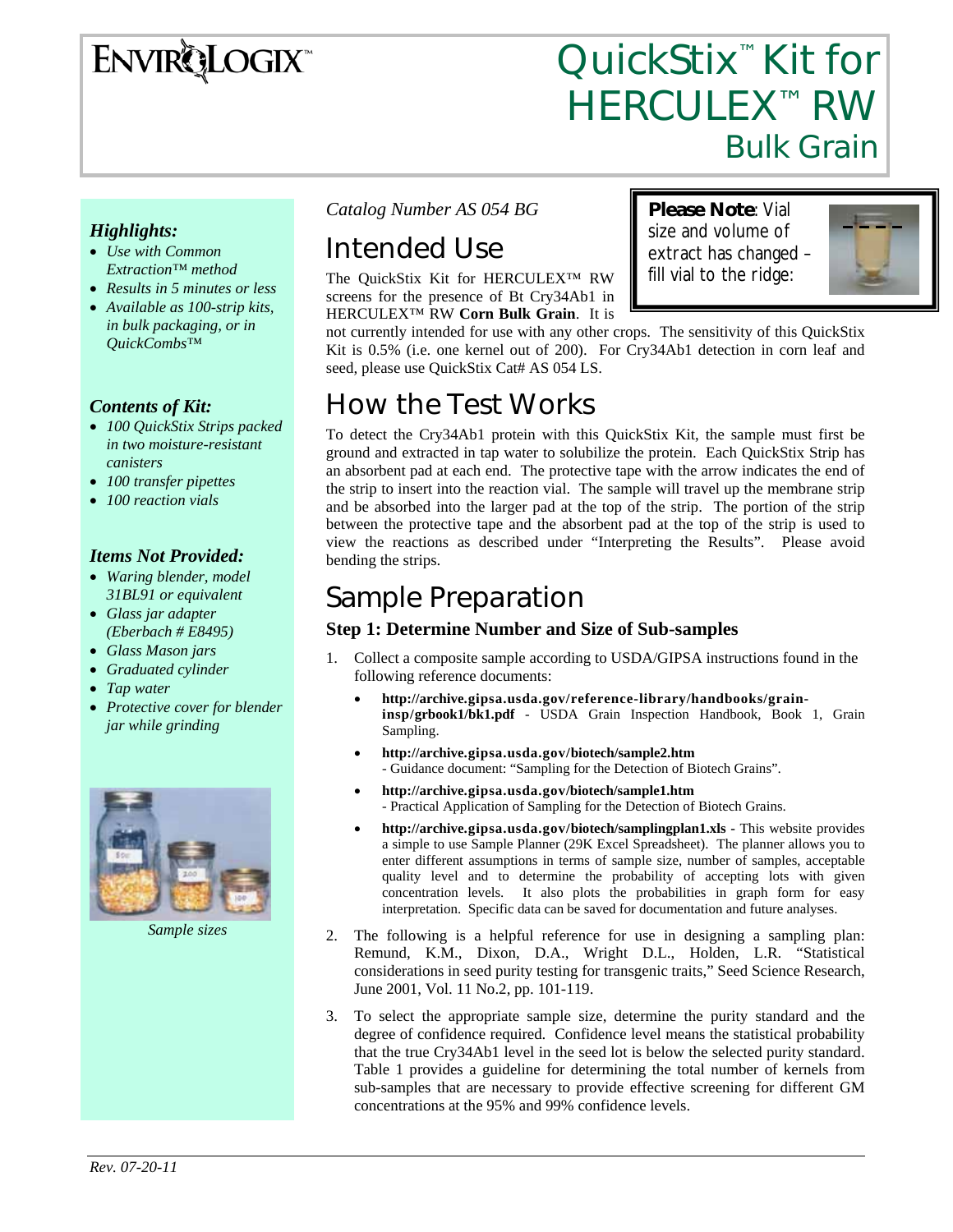

*Corn Grams of Corn x 1.5= mL of water* 



*Shake, wetting entire sample* 



*Avoid pulling up particles when drawing sample* 



*Fill vial to ridge with extract* 

| Table 1 – Corn - Number of 200 kernel sub-samples required |  |  |  |  |  |  |  |
|------------------------------------------------------------|--|--|--|--|--|--|--|
|------------------------------------------------------------|--|--|--|--|--|--|--|

| Confidence<br>Level $(\%)$ | Cry34Ab1 Screening Level |       |      |       |  |
|----------------------------|--------------------------|-------|------|-------|--|
|                            | 5%                       | $1\%$ | 0.5% | 0.25% |  |
| 75%                        |                          |       |      |       |  |
| 9%                         |                          |       |      |       |  |

Note: Screening at the 0.5% Cry34Ab1 concentration level, with 95% confidence, would require testing 3 sub-samples of 200 kernels with all sub-samples negative.

For other sampling scenarios or different screening or confidence levels, refer to the USDA/GIPSA Excel spreadsheet described under Step 1 above, or call EnviroLogix Technical Support for assistance.

#### **Step 2: Determine Sub-sample Weight, Jar Size and Grind Times**

- 1. Determine average weight of individual grain to be tested (weigh 100 seeds, divide by 100).
- 2. Calculate the weight of the number of grains to be tested (Number of grains X Average Weight/Grain). Table 2 lists the guidelines for jar size and grinding time according to sample weight.

#### **Table 2**

| Commodity | Sample Weight (g) | Jar Size (oz.) | Grind Time (sec.) |
|-----------|-------------------|----------------|-------------------|
|           | 10-25             |                |                   |
| orn       | 25-65             |                |                   |

3. Choose an appropriate jar size for your sample based upon Table 2 above.

#### **Step 3: Prepare the Sample**

- 1. Weigh sample into the appropriate size glass Mason jar.
- 2. Put protective cover over the jar attached to the blender.
- 3. Grind sample with a Waring blender (or equivalent) and jar adapter on high speed for specified grinding time or until all whole grains are broken.
- 4. Add the volume of tap water calculated by the formula at left. *For example: If testing 100 kernels with an average weight of 0.25g: (100 x 0.25)=25g x 1.5=38mL water.*
- 5. Cap the jar and shake vigorously for at least 30 seconds, or longer if needed, to thoroughly wet all of the corn in the sample. Sample will begin to settle immediately and liquid can be drawn off at that time.
- 6. Draw up liquid portion from above the settled sample and dispense extract into reaction vial until it is filled (this will take 2-3 transfers). Avoid pulling up particles. Allow extract to settle in the reaction vial for 30 seconds before adding a test strip.
- 7. To prevent cross-contamination, thoroughly clean blender parts and jars to remove dust and residue prior to preparation of a second sample. Use a new transfer pipette and reaction vial for each sample.

### How to Run the QuickStix Strip Test

- 1. Allow refrigerated canisters to come to room temperature before opening. Remove the QuickStix Strips to be used. Avoid bending the strips. Reseal the canister immediately.
- 2. Place the strip into the reaction vial. The sample will travel up the strip. Reaction vials will stand on their own or may be inserted into the cardboard racks provided.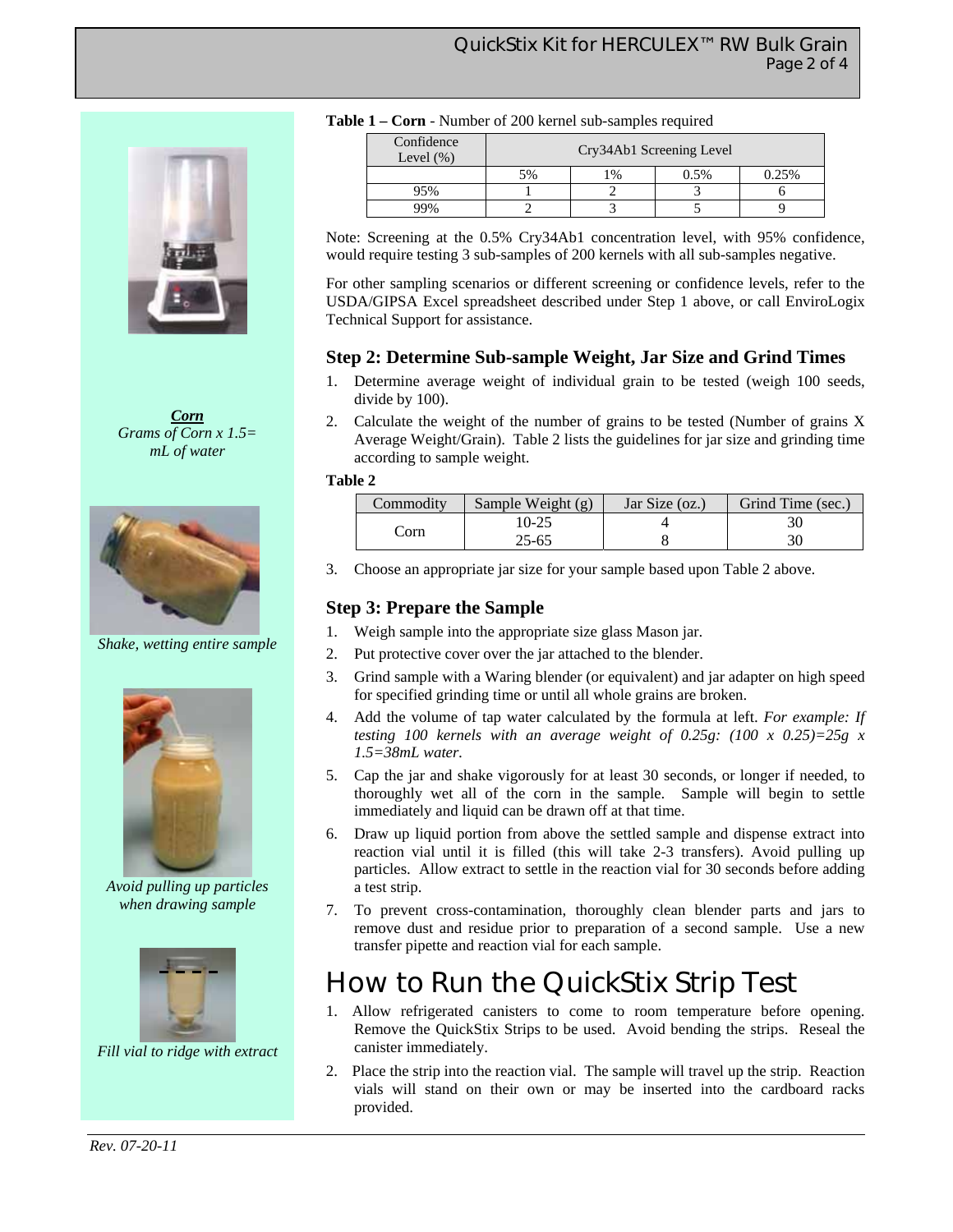





*Any clearly discernable pink Test Line is considered positive* 



- 3. Allow the strip to develop for 5 minutes before making final assay interpretations. Positive sample results may become obvious much more quickly.
- 4. To retain the strip, cut off and discard the bottom section of the strip covered by the arrow tape.

**NOTE: Use extreme caution to prevent sample-to-sample cross-contamination with grain, fluids, or disposables.** 

# Interpreting the Results

Development of the Control Line within 5 minutes indicates that the strip has functioned properly. Any strip that does not develop a Control Line should be discarded and the sample re-tested using another strip.

If the sample extract contains the Cry34Ab1 protein, a second line (Test Line) will develop on the membrane strip between the Control Line and the protective arrow tape. The results should be interpreted as positive for Cry34Ab1 protein expression.

If no Test Line is observed after 5 minutes, the results should be interpreted as negative. A negative result means the sample contains less Cry34Ab1 than is typically expressed in the corn seed.



# Kit Storage

This QuickStix Kit can be stored at room temperature, or refrigerated for a longer shelf life. Note the shelf life on the kit box for each storage temperature. The kit may be used in field applications; however, prolonged exposure to high temperatures may adversely affect the test results. Do not open the desiccated canister until ready to use the test strips.

### Precautions and Notes

- This kit is designed for screening for presence or absence only and is not meant to be quantitative.
- As with all tests, it is recommended that results be confirmed by an alternate method when necessary.
- The assay has been optimized to be used with the protocol provided in the kit. Deviation from this protocol may invalidate the results of the test.
- The results generated through the proper use of this kit reflect the condition of the working sample directly tested. Extrapolation as to the condition of the originating lot from which the working sample was derived should be based on sound sampling procedures and statistical calculations which address random sampling effects, non-random seed lot sampling effects, and assay system uncertainty. A negative result obtained when properly testing the working sample does not necessarily mean the originating lot is entirely negative for the analyte or protein in question.
- A negative result with this kit does not mean that the sampled tissue has not been otherwise genetically modified.
- A strong positive result may safely be interpreted in as little as 2 minutes after sample addition. It is not safe, however, to conclude that a sample is negative before a full 5 minutes has elapsed. A weakly positive sample may require the full 5 minutes for a distinct Test Line to appear.
- Protect all components from hot or cold extremes of temperature when not in use. Do not leave in direct sunlight or in vehicle.